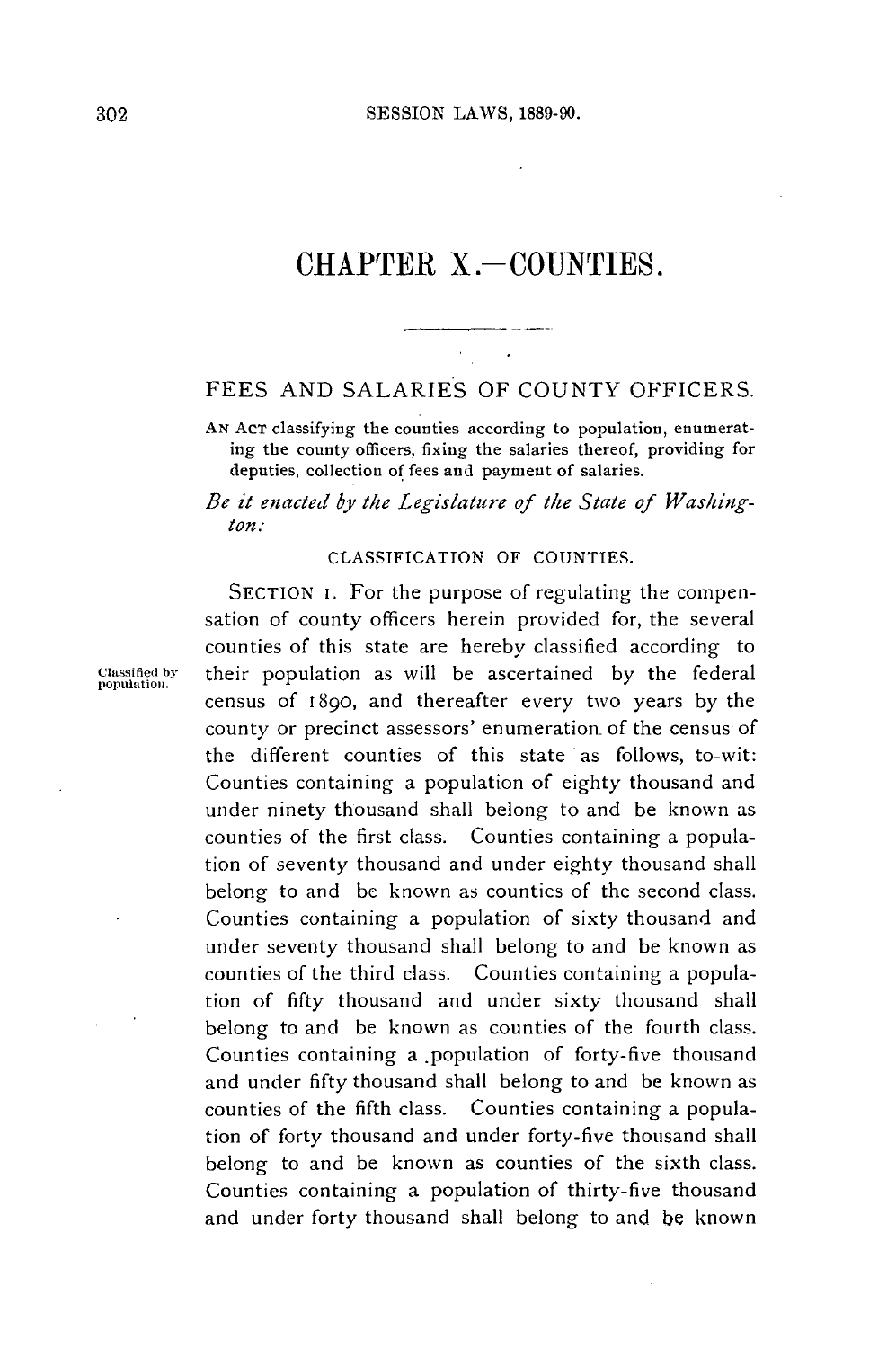as counties of the seventh class. Counties containing a population of thirty thousand and under thirty-five thousand shall belong to and be known as counties of the eighth class. Counties containing a population of twenty-five thousand and under thirty thousand shall belong to and be known as counties of the ninth class. Counties containing a population of twenty thousand and under twenty-five thousand shall belong to and be known as counties of the tenth class. Counties containing a population of eighteen thousand and under twenty thousand shall belong to and be known as counties of the eleventh class. Counties containing a population of sixteen thousand and under eighteen thousand shall belong to and be known as counties of the twelfth class. Counties containing a population of fourteen thousand and under sixteen thousand shall belong to and be known as counties of the thirteenth class. Counties containing a population of twelve thousand and under fourteen thousand shall belong to and be known as counties of the fourteenth class. Counties containing a population of ten thousand and under twelve thousand shall belong to and be known as counties of the fifteenth class. Counties containing a population of nine thousand and under ten thousand shall belong to and **be** known as counties of the sixteenth class. Counties containing a population of eight thousand and under nine thousand shall belong to and be known as counties of the seventeenth class. Counties containing a population of seven thousand and under eight thousand shall belong to and be known as counties of the eighteenth class. Counties containing a population of six thousand and under seven thousand shall belong to and be known as counties of the nineteenth class. Counties containing a population of five thousand five hundred and under six thousand shall belong to and be known as counties of the twentieth class. Counties containing a population of five thousand and under five thousand five hundred shall belong to and be known as counties of the twenty-first class. Counties containing a population of four thousand five hundred and under five thousand shall belong to and be known as counties of the twenty-second class. Counties containing a population of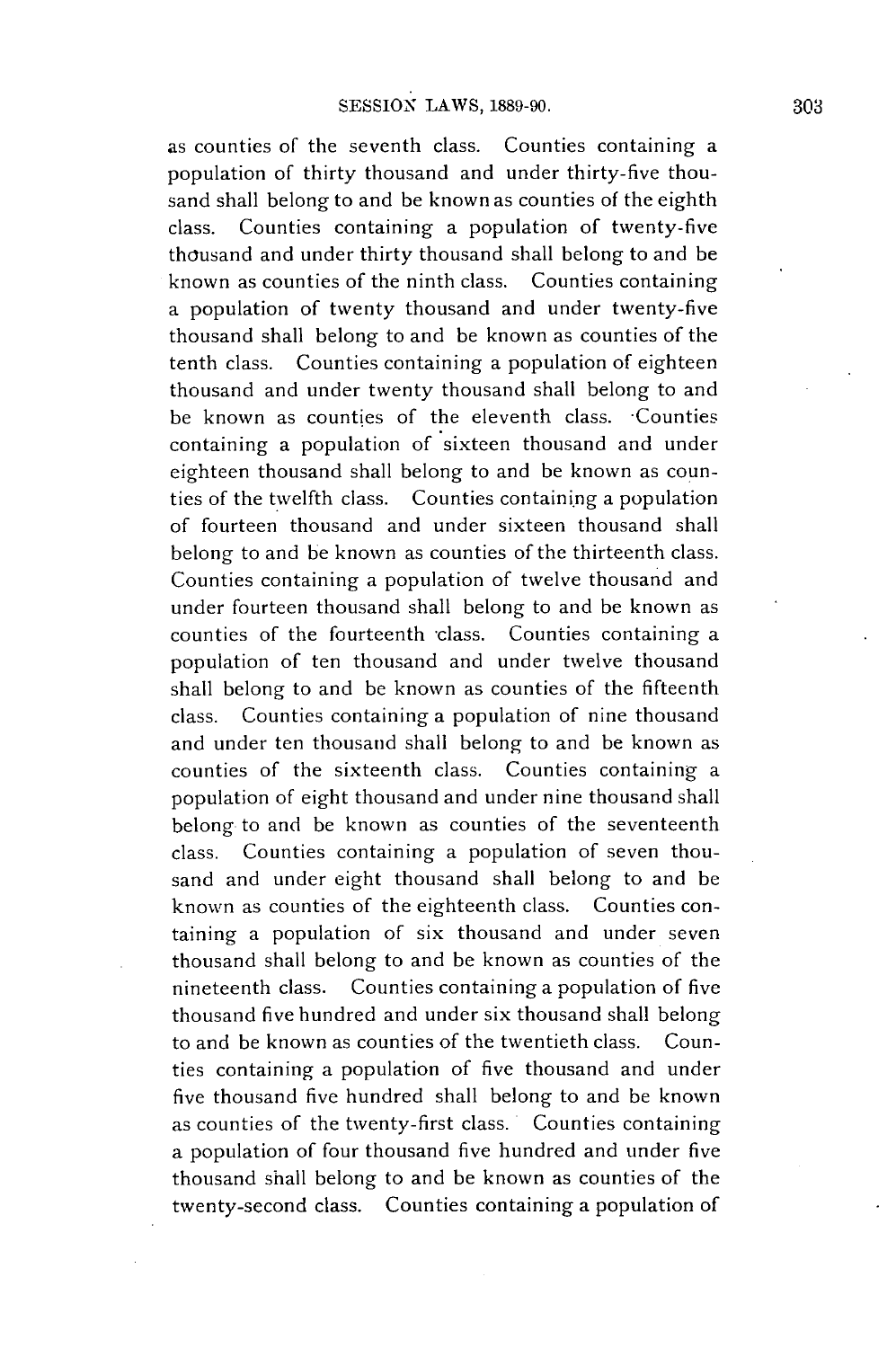four thousand and under four thousand five hundred shall belong to and be known as counties of the twenty-third class. Counties containing a population of three thousand five hundred and under four thousand shall belong to and be known as counties of the twenty-fourth class. Counties containing a population of three thousand and under three thousand five hundred shall belong to and be known as counties of the twenty-fifth class. Counties containing a population of two thousand five hundred and under three thousand shall belong to and be known as counties of the twenty-sixth class. Counties containing a population of two thousand and under two thousand five hundred shall belong to and be known as counties of the twenty-seventh class. Counties containing a population of one thousand five hundred and under two thousand shall belong to and **be** known as counties of the twenty-eighth class. Counties containing a population of one thousand or less and under one thousand five hundred shall belong to and be known as counties of the twenty-ninth class.

**SEC.** 2, The officers of the county shall be: One county sheriff, one county clerk, one county auditor, one county treasurer, one county attorney, one county assessor, one county superintendent of public [common] schools, one county surveyor, one county coroner, and three county commissioners, but in the counties with a population of three thousand or less, whenever the county commissioners, at the regular August term prior to any general state election, shall so order and enter said order on their journal, any two or more offices which do not conflict so far as the duties are concerned, may be combined, and one person elected to **fill** the offices thus combined. The officers in the different counties in this state shall each receive the salary hereinafter set forth, and in cases where one **officer per**form[s] the duties of one or more offices he shall receive the combined salaries thereof. And in all cases where the duties of any office are greater than can be performed **by** the person elected to **fill** the same, said officer may employ, with the consent of the county commissioners, the necessary help, who shall receive a just and reasonable pay for services. The officer appointing such deputies or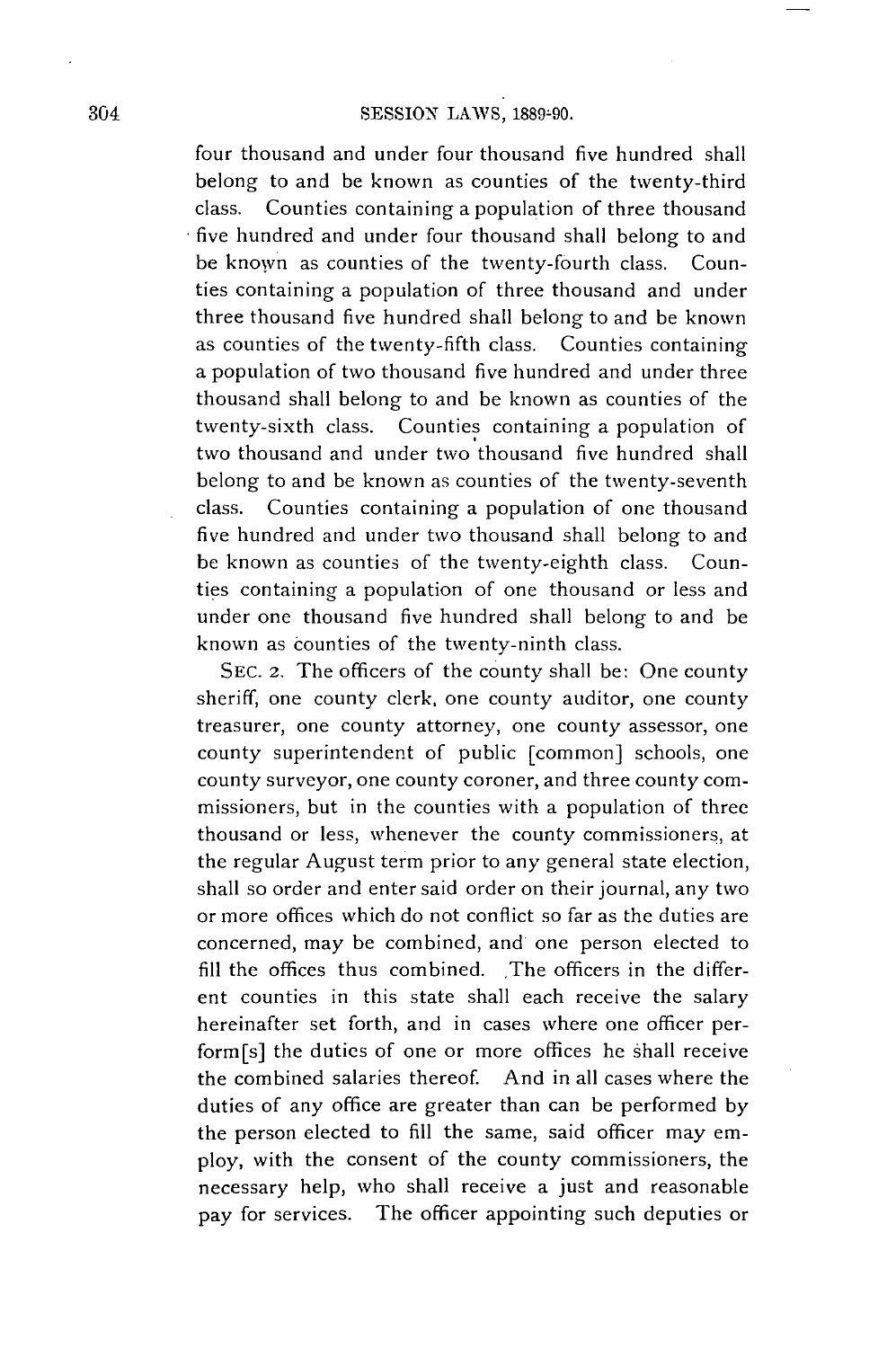clerks shall **be** responsible for the acts of such appointees upon his official bond. In all counties from the eighth to the first class inclusive, the assessor shall receive an annual salary as hereinafter set forth; and [in] all counties from the ninth to the twenty-ninth class inclusive, the assessor shall receive five dollars per day for each day actually employed. The county commissioners in all counties shall receive five dollars per day for each day employed in performance of their duties. The county surveyor shall also receive five dollars per day for each day actually engaged in his duties as such officer; and the coroner shall receive such fees as are now prescribed **by** law.

### **COUNTIES** OF THE FIRST **CLASS.**

**SEC. 3.** County auditor, three thousand three hundred dollars; county clerk, three thousand one hundred dollars; county treasurer, three thousand one hundred dollars; county sheriff, three thousand three hundred dollars; county attorney, three thousand dollars; county superintendent [ot] common schools, one thousand eight hundred dollars; county commissioners, five dollars per day; county assessor, two thousand dollars; county surveyor, five dollars per day; county coroner, such fees as are allowed **by** law.

### **COUNTIES** OF THE **SECOND CLASS.**

**SEC.** 4. County auditor, three thousand two hundred dollars; county clerk, three thousand dollars; county treasurer, three thousand dollars; county sheriff, three thousand two hundred dollars; county attorney, three thousand dollars; county superintendent [of] common schools, one thousand seven hundred dollars; county commissioners, five dollars per day; county assessor, one thousand nine hundred **fifty** dollars; county surveyor, five dollars per day; county coroner, such fees as are allowed **by** law.

### **COUNTIES** OF THE THIRD **CLASS.**

SEC. 5. County auditor, three thousand one hundred dollars; county clerk, two thousand nine hundred dollars; county treasurer, two thousand nine hundred dollars; county sheriff, three thousand one hundred dollars; county attorney, two thousand nine hundred dollars; county su-  $-20$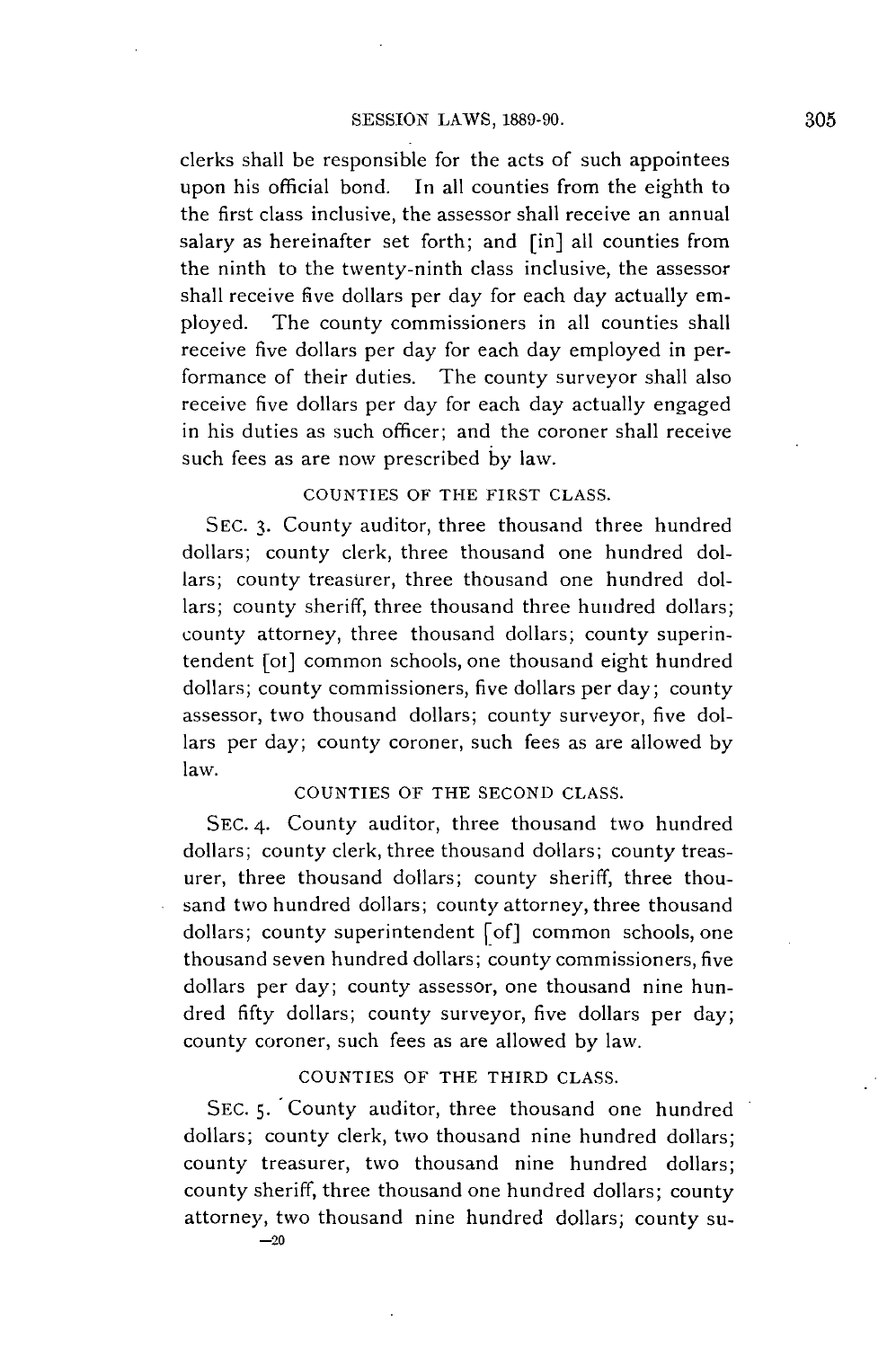perintendent [of] common schools, one thousand six hundred dollars; county assessor, one thousand nine hundred dollars.

### **COUNTIES OF THE FOURTH CLASS.**

**SEC. 6.** County auditor, three thousand dollars; county clerk, two thousand eight hundred dollars; county treasurer, two thousand eight hundred dollars; county sheriff, three thousand dollars; county attorney, two thousand eight hundred dollars; county superintendent [of **]** common schools, one thousand five hundred **fifty** dollars; county assessor, one thousand eight hundred **fifty** dollars.

### **COUNTIES OF THE FIFTH CLASS.**

**SEC. 7.** County auditor, two thousand nine hundred dollars; county clerk, two thousand seven hundred dollars; county treasurer, two thousand seven hundred dollars; county sheriff, two thousand nine hundred dollars; county attorney, two thousand seven hundred dollars; county superintendent of common schools, one thousand five hundred dollars; county assessor, one thousand eight hundred dollars.

### **COUNTIES OF THE SIXTH CLASS.**

**SEC. 8.** County auditor, two thousand eight hundred dollars; county clerk, two thousand six hundred dollars; county treasurer, two thousand six hundred dollars; county sheriff, two thousand eight hundred dollars; county attorney, two thousand six hundred dollars; county superintendent of common schools, one thousand four hundred **fifty** dollars, county commissioners, five dollars per day; county assessor, one thousand seven hundred **fifty** dollars; county surveyor, five dollars per day; county coroner, such fees as are allowed **by** law.

### **COUNTIES OF THE SEVENTH CLASS.**

**SEC. 9.** County auditor, twenty-seven hundred dollars; county clerk, twenty-five hundred dollars; county treasurer, twenty-five hundred dollars; county sheriff, twenty-seven hundred dollars; county attorney, twenty-five hundred dollars; county superintendent of common schools, fourteen hundred dollars; county commissioners, five dollars per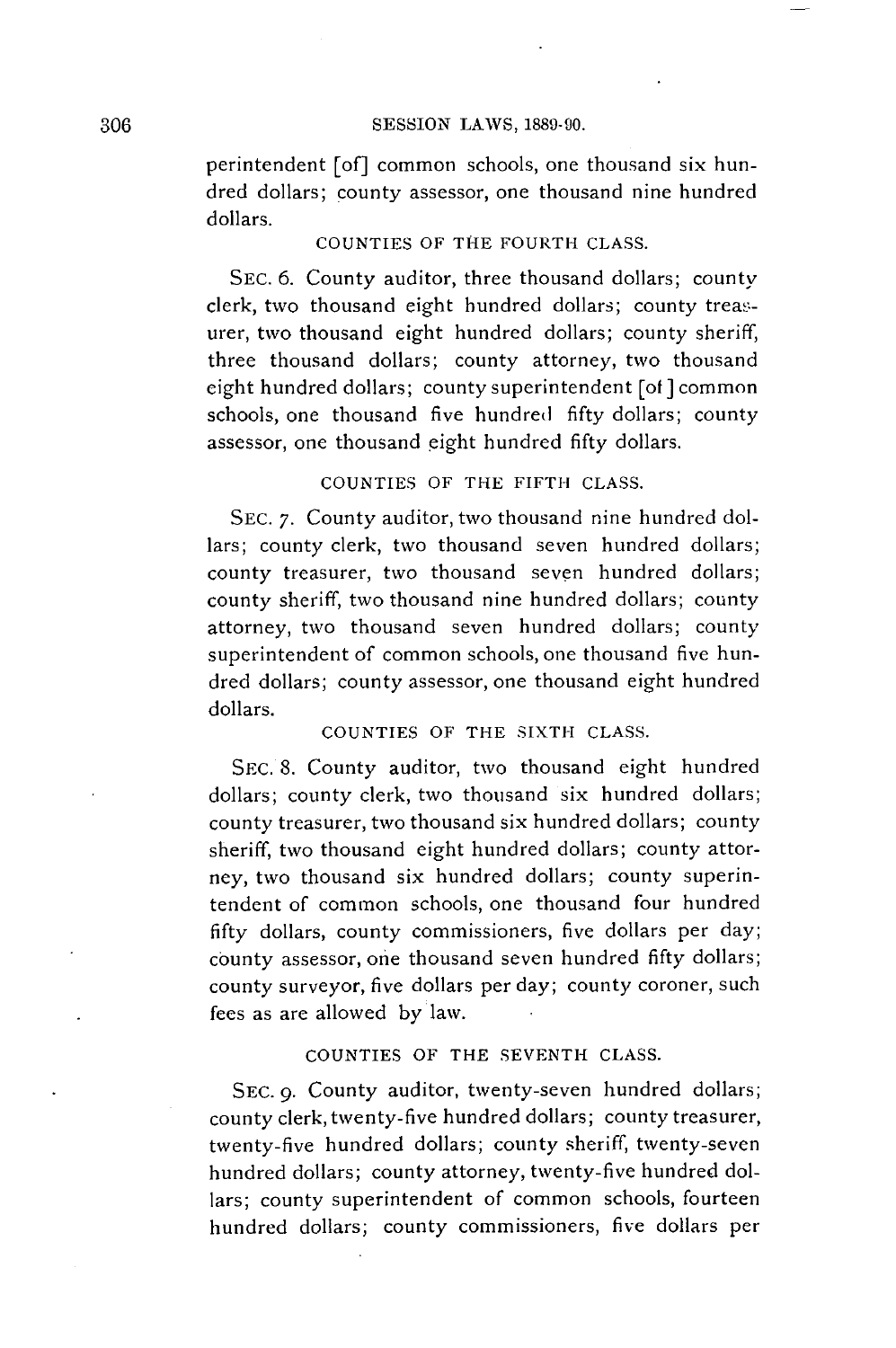day; county assessor, seventeen hundred dollars; county surveyor, five dollars per day; county coroner, such fees as are allowed **by** law.

### **COUNTIES OF THE EIGHTH CLASS.**

SEC. 10. County auditor, twenty-six hundred dollars; county clerk, twenty-four hundred dollars; county treasurer, twenty-four hundred dollars; county sheriff, twenty-six hundred dollars; county attorney, twenty-four hundred dollars; county superintendent of common schools, thirteen hundred **fifty** dollars; county commissioners, five dollars per day; county assessor, sixteen hundred **fifty** dollars; county surveyor, five dollars per day; county coroner, such fees as are allowed **by** law.

### **COUNTIES OF THE NINTH CLASS.**

SEC. II. County auditor, twenty-five hundred dollars; county clerk, twenty-three hundred dollars; county treasurer, twenty-three hundred dollars; county sheriff, twenty-five hundred dollars; county attorney, twenty-three hundred dollars; county superintendent of common schools, thirteen hundred dollars; county commissioners, five dollars per day; county assessor, sixteen hundred dollars; county surveyor, five dollars per day; county coroner, such fees as are allowed **by** law.

### **COUNTIES OF THE TENTH CLASS.**

**SEC. 12.** County auditor, twenty-four hundred dollars; county clerk, twenty-two hundred dollars; county treasurer, twenty-two hundred dollars; county sheriff, twentyfour hundred dollars; county attorney, twenty-two hundred dollars; county superintendent of common schools, twelve hundred **fifty** dollars; county commissioners, five dollars per day; county assessor, five dollars per day; county surveyor, five dollars per day; county coroner, such fees as are allowed **by** law.

### **COUNTIES OF THE ELEVENTH CLASS.**

**SEC. 13.** County auditor, twenty-three hundred dollars; county clerk, twenty-one hundred dollars; county treasurer, twenty-one hundred dollars; county sheriff, twenty-three hundred dollars; county attorney, twenty-one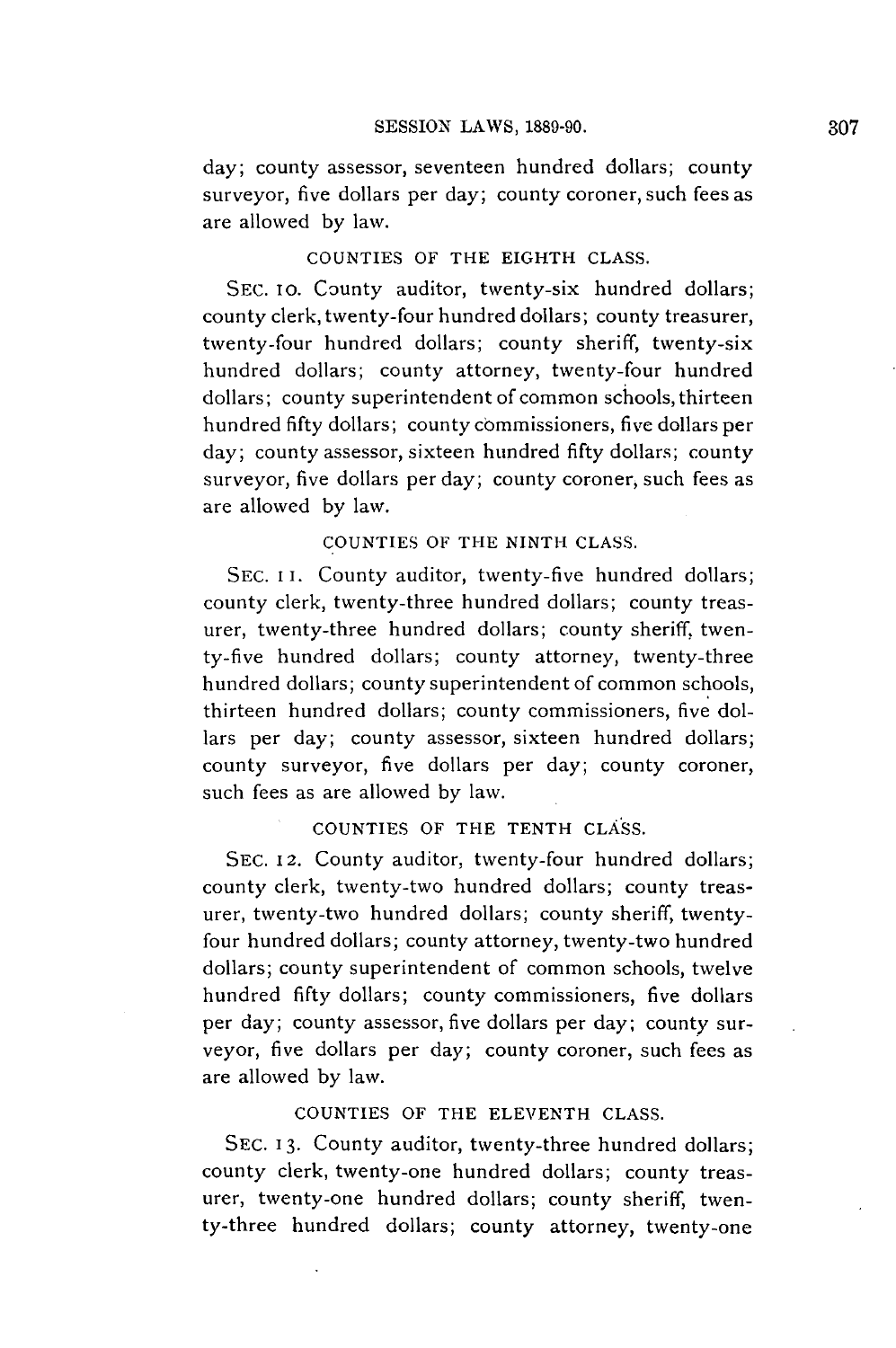hundred dollars; county superintendent of common schools, twelve hundred dollars; county commissioners, five dollars per day; county assessor, five dollars per day; county surveyor, five dollars per day; county coroner, such fees as are allowed **by** law.

#### **COUNTIES OF THE TWELFTH CLASS.**

**SEC. 14.** County auditor, twenty-two hundred dollars; county clerk, two thousand dollars; county treasurer, two thousand dollars; county sheriff, twenty-two hundred dollars; county attorney, two thousand dollars; county superintendent of common schools, eleven hundred dollars; county commissioners, five dollars per day; county assessor, five dollars per day; county surveyor, five dollars per day; county coroner, such fees as are allowed **by** law.

**COUNTIES OF THE THIRTEENTH CLASS.**

**SEC. 15.** County auditor, two thousand dollars; county clerk, eighteen hundred dollars; county treasurer, eighteen hundred dollars; county sheriff, two thousand dollars; county attorney, eighteen hundred dollars; county superintendent of common schools, one thousand dollars; county commissioners, five dollars per day; county assessor, five dollars per day; county surveyor, five dollars per day; county coroner, such fees as are allowed **by** law.

### **COUNTIES OF THE FOURTEENTH CLASS.**

**SEC.** I6. County auditor, nineteen hundred dollars; county clerk, seventeen hundred dollars; county treasurer seventeen hundred dollars; county sheriff, ninteen hundred dollars; county attorney, sixteen hundred dollars; county superintendent of common schools, eight hundred dollars; county commissioners, five dollars per day; county assessor, five dollars per day; county surveyor, five dollars per day; county coroner, such fees as are allowed **by** law.

**COUNTIES OF THE FIFTEENTH CLASS.**

**SEC. 17.** County auditor, eighteen hundred dollars; county clerk, sixteen hundred dollars; county treasurer, sixteen hundred dollars; county sheriff, eighteen hundred dollars; county attorney, fourteen hundred dollars; county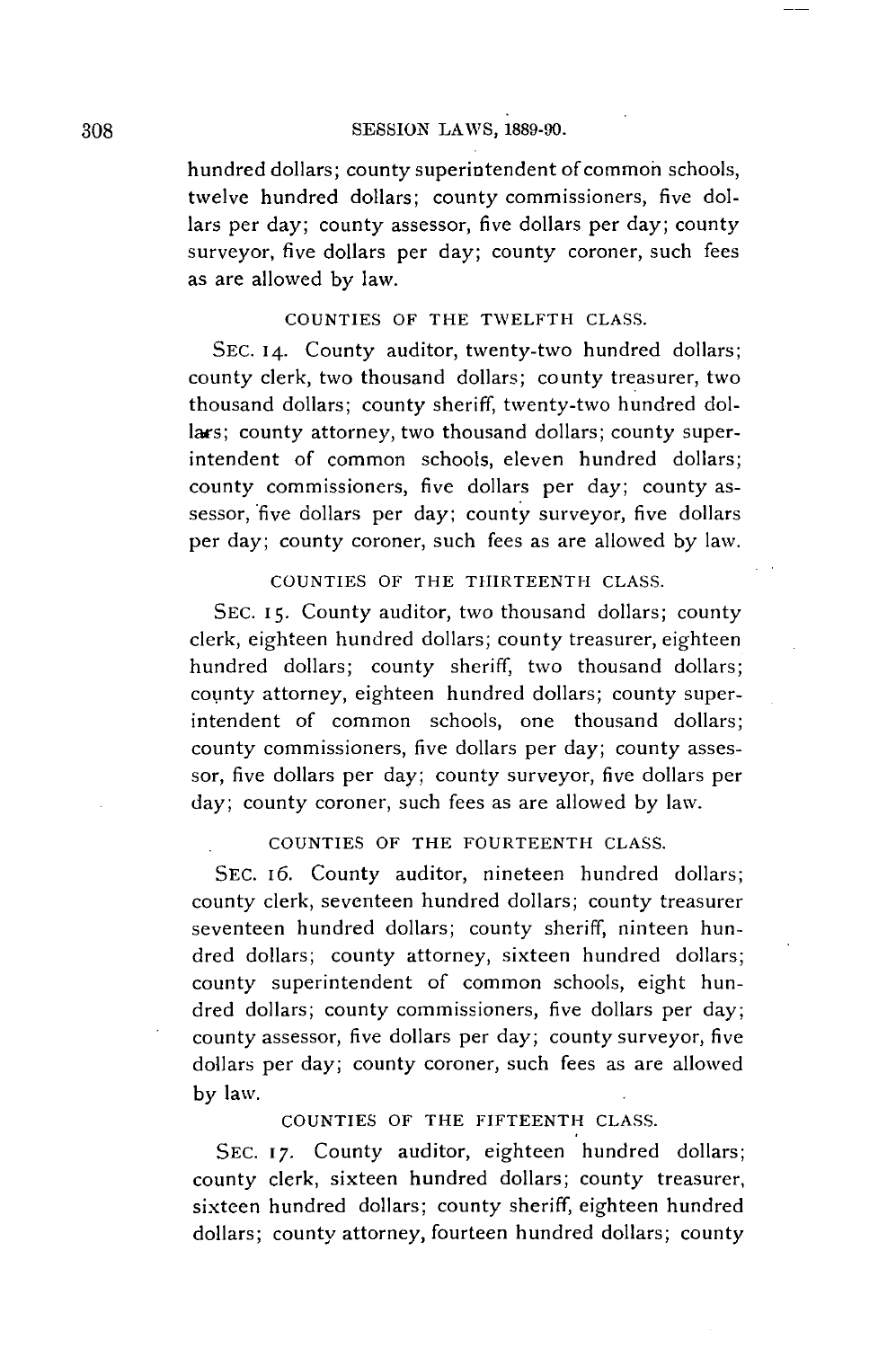superintendent of common schools, seven hundred dollars; county commissioners, five dollars per day; county assessor, five dollars per day; county surveyor, five dollars per day; county coroner, such fees as are allowed **by** law.

### **COUNTIES OF THE SIXTEENTH CLASS.**

**SEC.** 18. County auditor, eighteen hundred dollars; county clerk, sixteen hundred dollars; county treasurer, sixteen hundred dollars; county sheriff, eighteen hundred dollars; county attorney, thirteen hundred dollars; county superintendent of common schools, seven hundred dollars; county commissioners, five dollars per day; county assessor, five dollars per day; county surveyor, five dollars per day; county coroner, such fees as are allowed **by** law.

**COUNTIES OF THE SEVENTEENTH CLASS.**

**SEC. 19.** County auditor, seventeen hundred dollars; county clerk, fifteen hundred dollars; county treasurer, fifteen hundred dollars; county sheriff, seventeen hundred dollars; county attorney, twelve hundred dollars; county superintendent of common schools, six hundred and fifty dollars; county commissioners, five dollars per day; county assessor, five dollars per day; county surveyor, five dollars per day; county coroner, such fees as are allowed **by** law.

**COUNTIES OF THE EIGHTEENTH CLASS.**

**SEC. 20.** County auditor, sixteen hundred and **fifty** dollars; county clerk, fifteen hundred dollars; county treasurer, fifteen hundred dollars; county sheriff, sixteen hundred and **fifty** dollars; county attorney, eleven hundred dollars; county superintendent of common schools, six hundred dollars; county commissioners, five dollars per day; county assessor, five dollars per day; county surveyor, five dollars per day; county coroner, such fees as are allowed **by** law.

### **COUNTIES OF THE NINETEENTH CLASS.**

**SEC. 2 1.** County auditor, sixteen hundred dollars; county clerk, fourteen hundred dollars; county treasurer, fourteen hundred dollars; county sheriff, sixteen hundred dollars; county attorney, nine hundred dollars; county superintendent of common schools, five hundred dollars; county commissioners, five dollars per day; county assessor, five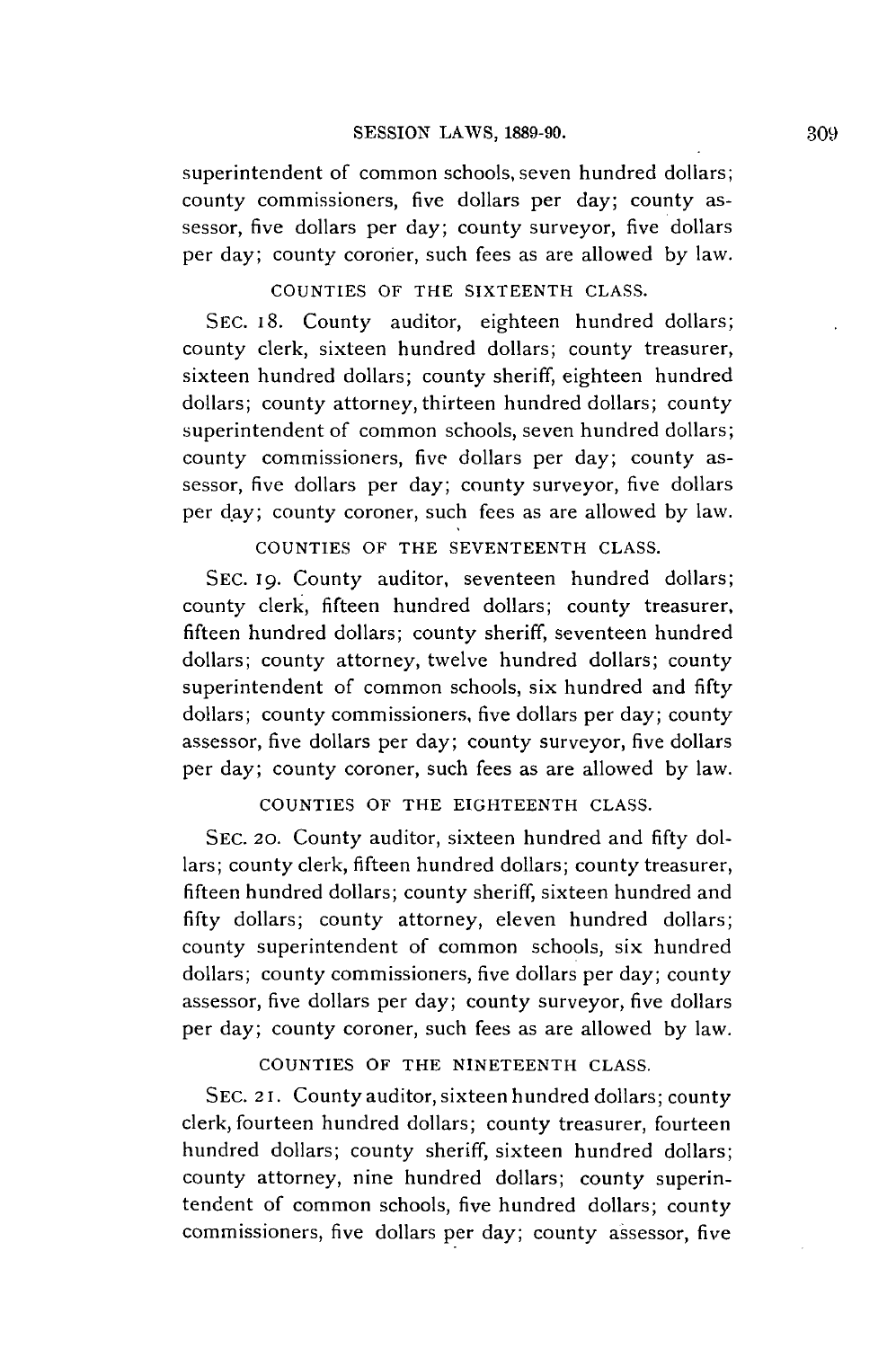dollars per day; county surveyor, five dollars per day; county coroner, such fees as are allowed **by** law.

### **COUNTIES OF THE TWENTIETH CLASS.**

**SEC. 22.** County auditor, fifteen hundred and **fifty** dollars; county clerk, thirteen hundred and **fifty** dollars; county treasurer, thirteen hundred and **fifty** dollars; county sheriff, fifteen hundred and **fifty** dollars; county attorney, eight hundred dollars; county superintendent of common schools, four hundred and **fifty** dollars; county commissioners, five dollars per day; county assessor, five dollars per day; county surveyor, five dollars per day; county coroner, such fees as are allowed **by** law.

### **COUNTIES OF THE TWENTY-FIRST CLASS.**

**SEC. 23.** County auditor, fifteen hundred dollars; county clerk, thirteen hundred dollars; county treasurer, thirteen hundred dollars; county sheriff, fifteen hundred dollars; county attorney, seven hundred dollars; county superintendent of common schools, four hundred dollars; county commissioner, five dollars per day; county assessor, five dollars per day; county surveyor, five dollars per day; county coroner, such fees as are allowed **by** law.

### **COUNTIES OF THE TWENTY-SECOND CLASS.**

**SEC. 24.** County auditor, fourteen hundred dollars, county clerk, twelve hundred dollars; county treasurer, twelve hundred dollars; county sheriff, fourteen hundred dollars; county attorney, six hundred dollars; county superintendent of common schools, four hundred dollars; county commissioners, five dollars per day; county assessor, five dollars per day; county surveyor, five dollars per day; county coroner, such fees as are allowed **by** law.

### **COUNTIES OF THE TWENTY-THIRD CLASS.**

**SEC. 25.** County auditor, twelve hundred dollars, county clerk, one thousand dollars; county treasurer, eight hundred dollars; county sheriff, twelve hundred dollars; county attorney, four hundred dollars; county superintendent of common schools, three hundred and **fifty** dollars; county commissioners, five dollars per day; county assessor, five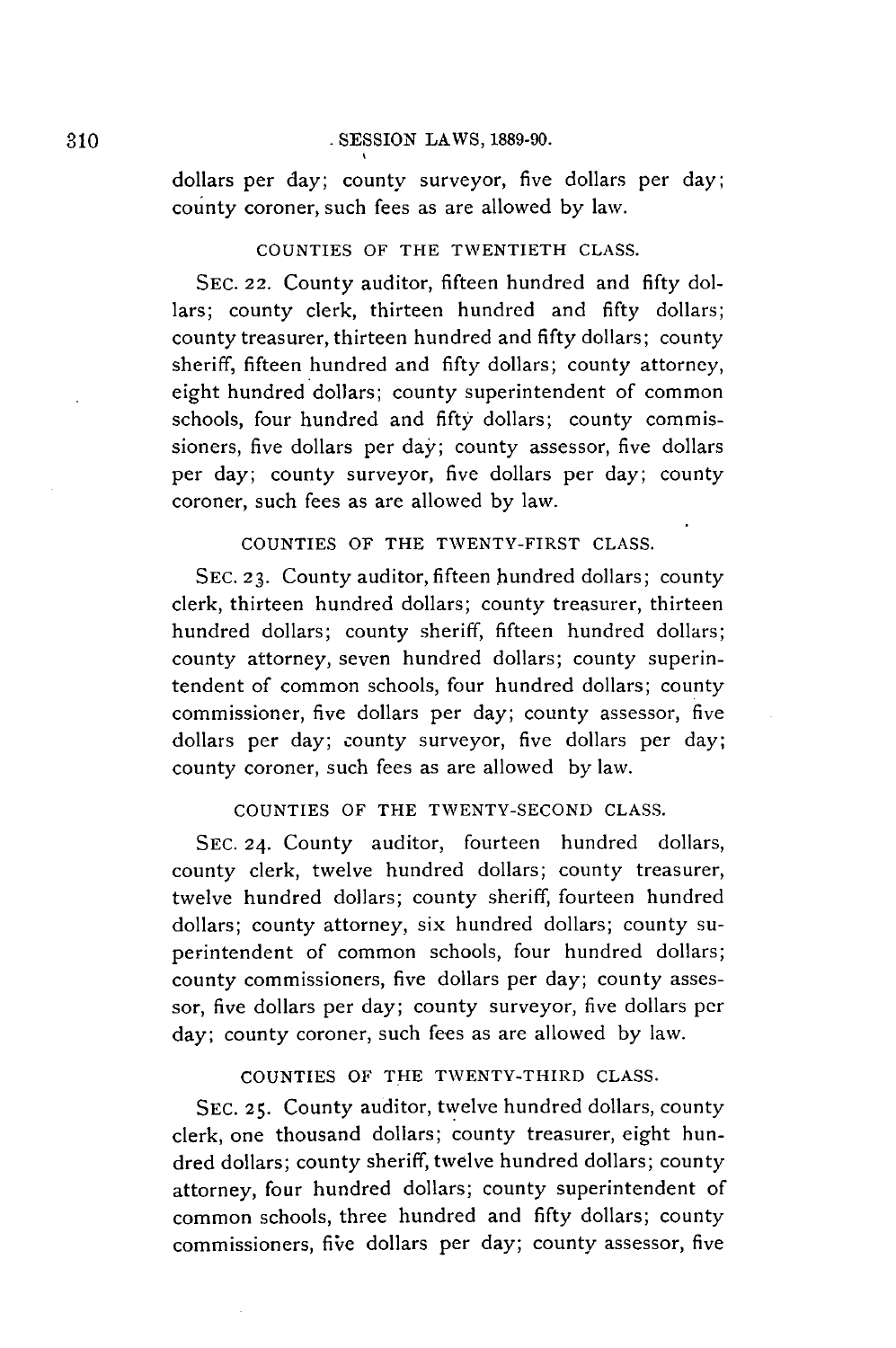$\alpha$ 

dollars per day; county surveyor, five dollars per day; county coroner, such fees as are allowed **by** law.

### **COUNTIES OF THE TWENTY-FOURTH CLASS.**

**SEC. 26.** County auditor, one thousand dollars; county clerk, eight hundred dollars; county treasurer, eight hundred dollars; county sheriff, one thousand dollars; county attorney, four hundred dollars; county superintendent of common schools, three hundred dollars; county commissioners, five dollars per day; county assessor, five dollars per day; county surveyor, five dollars per day; county coroner, such fees as are allowed **by** law.

**COUNTIES OF THE TWENTY-FIFTH CLASS.**

**SEC. 27.** County auditor, eight hundred dollars; county clerk, six hundred dollars; county treasurer, six hundred dollars; county sheriff, eight hundred dollars; county attorney, two hundred and **fifty** dollars; county superintendent of common schools, two hundred dollars; county commissioners, five dollars per day; county assessor, five dollars per day; county surveyor, five dollars per day; county coroner, such fees as are allowed **by** law.

**COUNTIES OF THE TWENTY-SIXTH CLASS.**

**SEC. 28.** County auditor, seven hundred dollars; county clerk, five hundred dollars; county treasurer, six hundred dollars; county sheriff, seven hundred dollars; county attorney, two hundred dollars; county superintendent of common schools, two hundred dollars; county commissioners, five dollars per day; county assessor, five dollars per day; county surveyor, five dollars per day; county coroner, such fees as are allowed **by** law.

**COUNTIES OF THE TWENTY-SEVENTH CLASS.**

**SEC. 29.** County auditor, seven hundred dollars; county clerk, four hundred dollars; county treasurer, six hundred dollars; county sheriff, six hundred dollars; county attorney, one hundred and **fifty** dollars; county superintendent of common schools, one hundred and **fifty** dollars; county commissioners, five dollars per day; county assessor, five dollars per day; county surveyor, five dollars per day; county coroner, such fees as are allowed **by** law.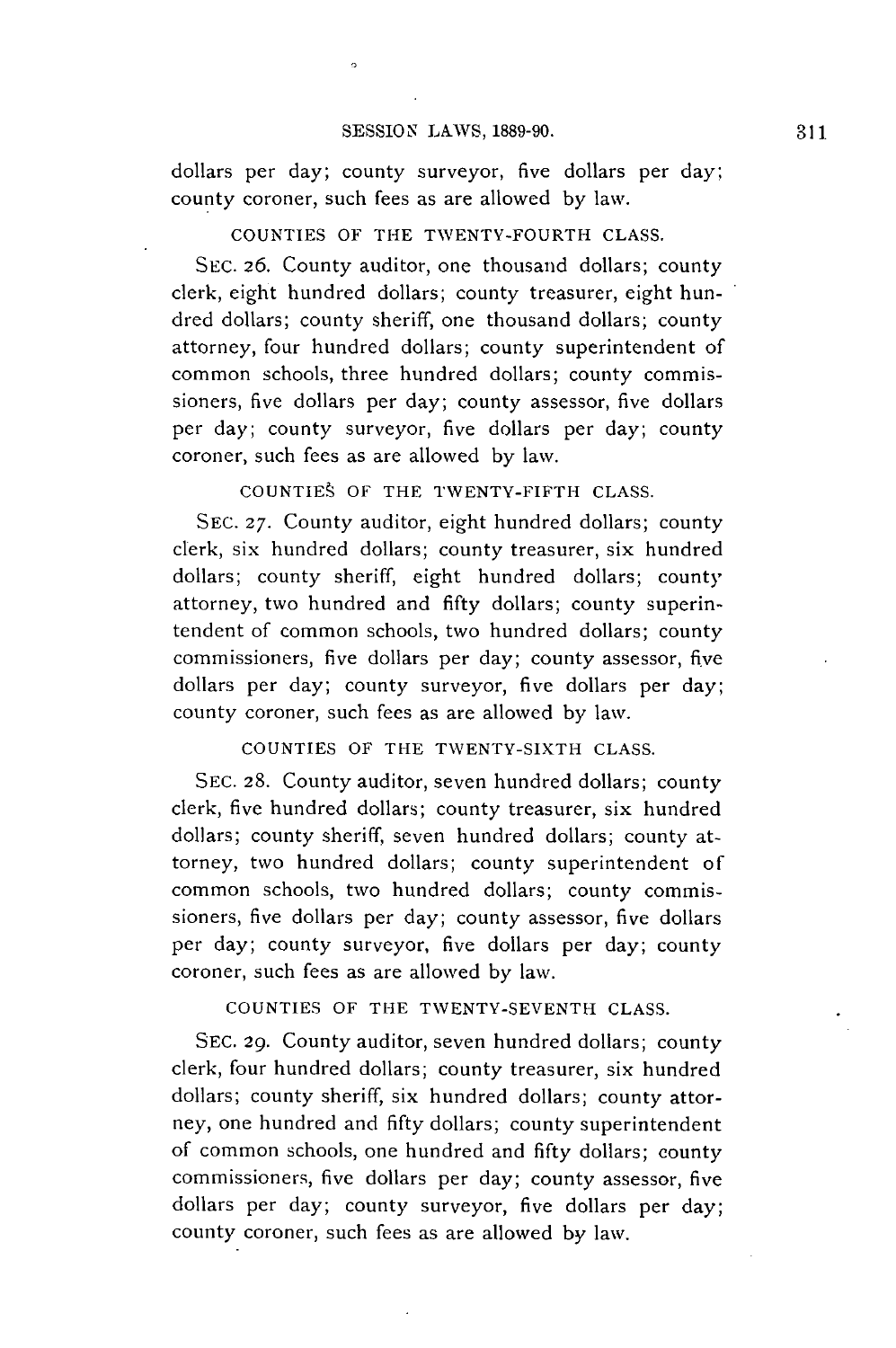#### **COUNTIES OF THE TWENTY-EIGHTH CLASS.**

**SEC. 30.** County auditor, six hundred dollars; county clerk, four hundred dollars; county treasurer, six hundred dollars; county sheriff, six hundred dollars; county attorney, one hundred and **fifty** dollars; county superintendent of common schools, one hundred and **fifty** dollars; county commissioners, five dollars per day; county assessor, five dollars per day; county surveyor, five dollars per day; county coroner, such fees as are allowed **by** law.

**COUNTIES OF THE TWENTY-NINTH CLASS.**

**SEC. 31.** County auditor, four hundred dollars; county clerk, two hundred and **fifty** dollars; county treasurer, two hundred and **fifty** dollars; county sheriff, two hundred dollars; county attorney, **fifty** dollars; county superintendent of common schools, **fifty** dollars; county commissioners, five dollars per day; county assessor, five dollars per day; county surveyor, five dollars per day; county coroner, such fees as are allowed **by** law.

**SEC. 32.** In accordance with the classification herein made, the county officers of the counties of this state, according to their class, shall receive as a salary for the services required of them **by** law, or **by** virtue of their office, which salary shall be full compensation for all services of every kind and description rendered **by** the officers named *herein; Provided,* That in case the salaries herein provided for are, in the judgment of the board of county commissioners, inadequate for the services required of the officers named herein, then the said board of county commission-

**Countycom-** ers may allow such officer a deputy, or such number of **missioners may allow addional** deputies as, in their judgment, may be required to do the **julerks.** business of such office in connection with the principal for such time as may be necessary, and at such salary as they may designate; the said deputies shall be paid in the same manner and time as their principals: *Provided,* That the county commissioners shall pay the actual traveling expenses of the sheriff while on official duties, to be audited **by** the board of county commissioners.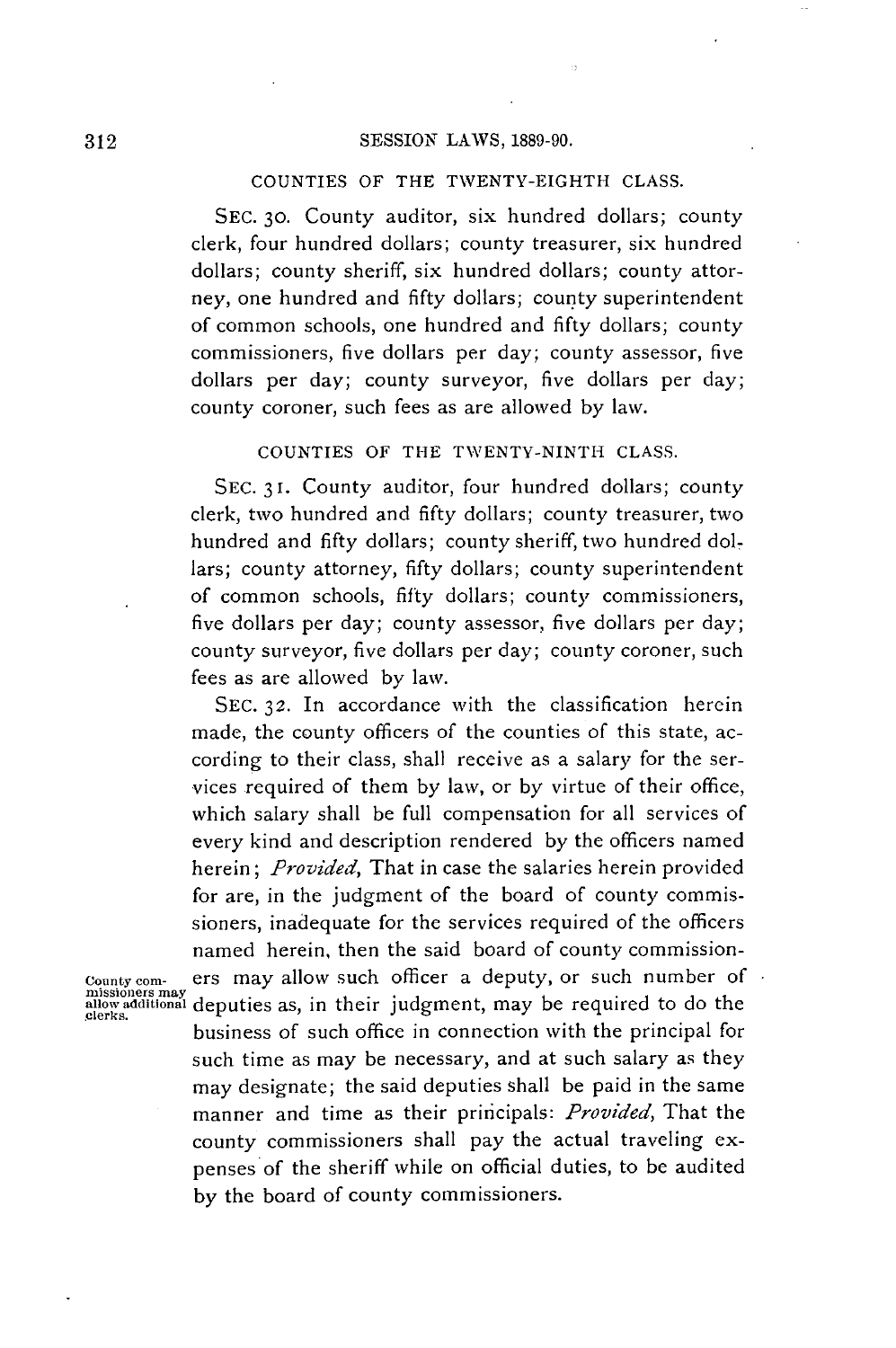#### **FEES.**

**SEC. 33. All** salaried officers of the several counties of this state shall charge and collect for the use of their respective counties, and pay into the county treasury on the first Monday in each month, all the fees now or hereafter allowed **by** law, paid or chargeable in all cases except such fees as are a charge against the county or state.

#### FEE-BOOK.

**SEC.** 34. Each of the officers authorized to receive fees under the provisions of this act shall keep a fee-book, open to public inspection during office hours, in which must be entered at once and detailed all fees or compensation of whatever nature, kind or description, collected or chargeable. On the first Monday of each and every month the officer must add up each column in his fee-book to the first of the month, and set down the totals. On the expiration of the term of such officer he must deliver to the county auditor all fee-books kept. **by** him.

### AFFIDAVIT.

**SEC. 35.** The fees and compensation collected and chargeable for the county in each month shall **be** paid to the county treasurer on the first Monday of the following month, and must be accompanied **by** a statement and copy of the fee-book for the month last passed, duly verified **by** the officer making such payment. The affidavit shall **be** in the following form:

STATE OF WASHINGTON, COUNTY OF  $\longrightarrow$ , ss.

I, ---, county ---, do swear that the fee-book in my office contains a true statement in detail of all fees and compensations of every kind and nature, for official services rendered **by** me, paid or chargeable, my deputies or assistants, for the month of  $\_\_\_\$ , A. D. 18-, and that said fee-book shows the full amount received or chargeable in said month, and since my last monthly payment; and neither myself, nor to my knowledge or belief, any of my deputies or assistants, have rendered any official services, except for the county or state, which is not fully set out in said fee-book; and that the foregoing statement thereof is a full, true and correct copy thereof. Subscribed and sworn to before me this  $\frac{1}{2}$  day of  $\frac{1}{2}$ , 18-.

The treasurer shall file and preserve in his office said statements and affidavits, and shall issue to the officer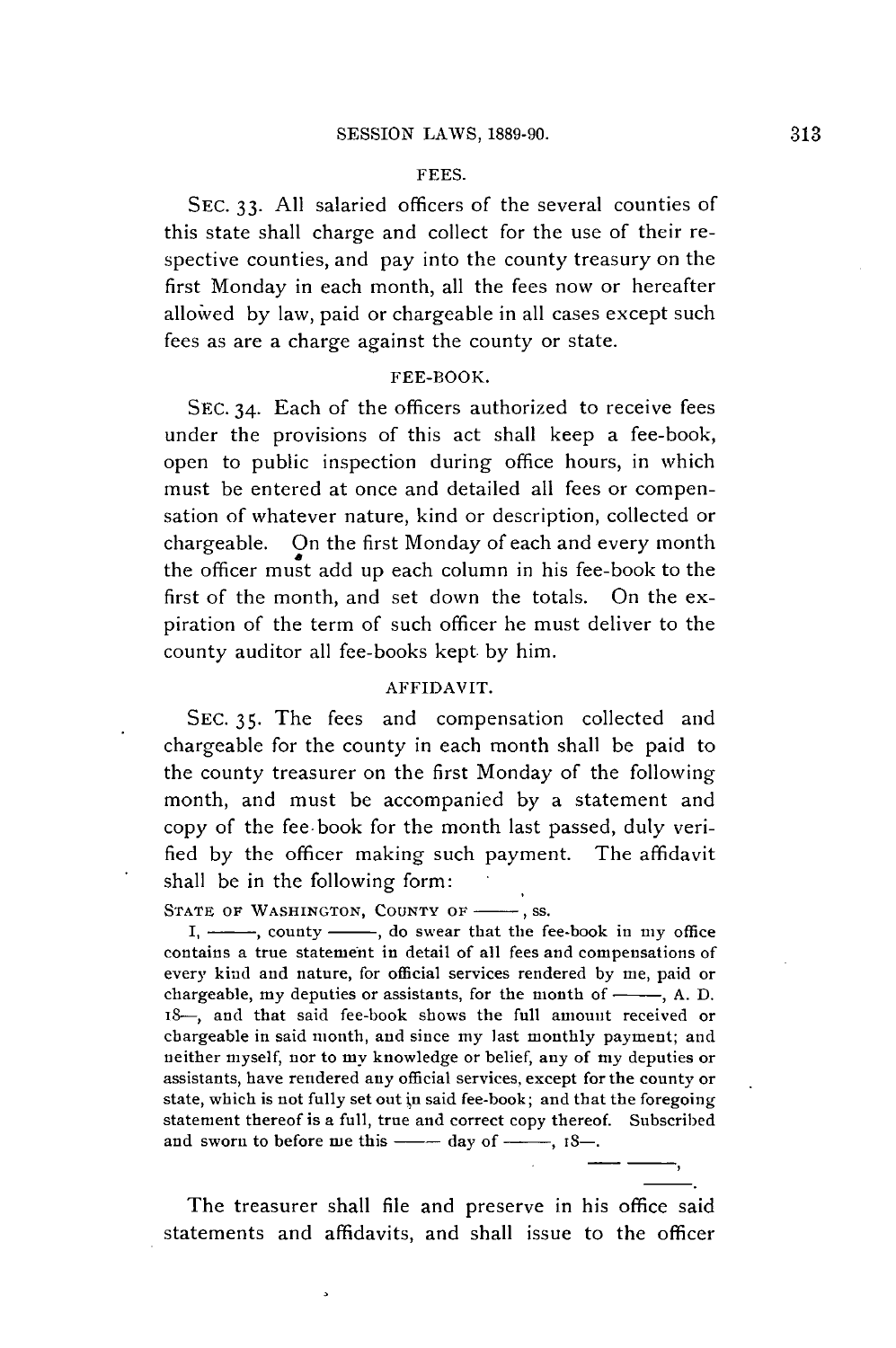one original and one duplicate receipt therefor, and the officer receiving said receipts shall preserve one in his office and file the duplicate with the county auditor, whereupon the auditor shall charge the treasurer with the amount shown **by** the receipt.

### SALARY **FUND.**

**SEC. 36.** For the purpose of paying the salaries provided for in this act, all fees directed to be paid into the county treasury shall be set apart therein as a separate fund, to be known as the salary fund, to be applied to the payment of said salaries; should the amount received from such source be insufficient, it shall be the duty of the county treasurer, from time to time, to transfer to said fund from the general county fund such sums as may be necessary to pay said salaries as they become due, notifying the county auditor of such transfer. At the regular term of county commissioners' court, they shall transfer any excess of the salary fund to the general county fund, should they deem it expedient so to do.

### **PAYMENT** OF **SALARIES.**

**SEC. 37.** The salaries of such officers named in this act as are entitled to salaries shall be paid monthly out of the county treasury and from the funds hereinbefore provided, and it shall **be** the duty of the county auditor, on the first Monday of each and every month, to draw his warrant upon the county treasurer in favor of each of said officers <sup>.</sup> for the amount of salary due him, under the provisions of this act, for the preceding month: *Provided,* The county commissioners shall have entered an order on the record journal empowering him so to do.

#### LIMITATION.

**SEC. 38.** The auditor shall not draw his warrant for the salary of any such officer for any month until the latter shall have first filed his duplicate receipt with the auditor, properly signed **by** the treasurer, showing that he has made the statement and settlement for that month required in this act.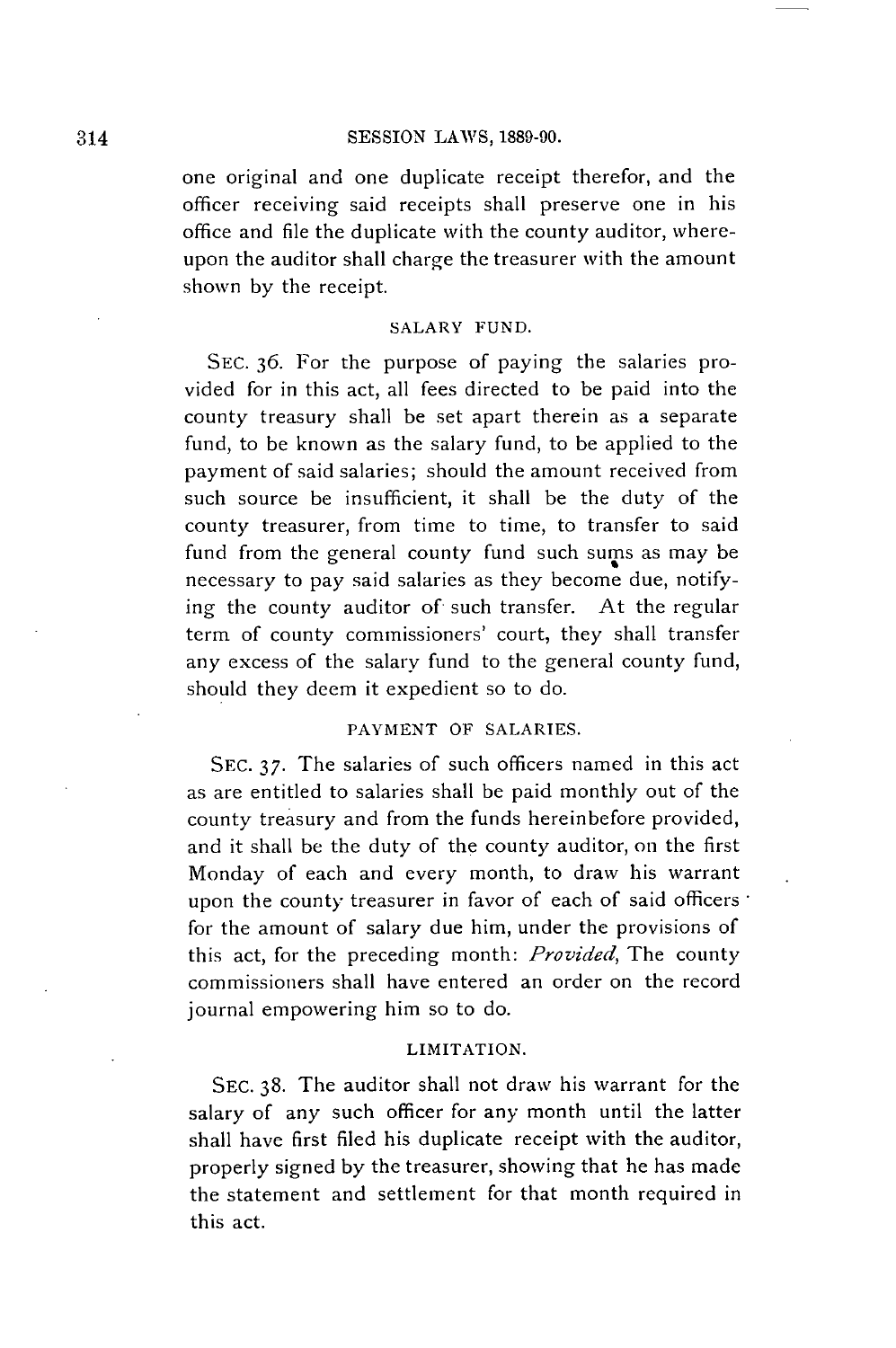#### **SERVICES WITHOUT FEE.**

**SEC. 39.** The officers mentioned in this act shall not, in any case, except for the state or county, perform any official services unless the fees prescribed for such service are paid in advance, and on such payment the officer must perform the services required. For every failure or refusal to perform official duty when the fees are tendered, the officer is liable on his official bond.

#### **FOR RECEIPT.**

**SEC. 40.** Every officer, upon receiving any fees for official duty, service or reward, may be required **by** the person paying the same to make out in writing, and deliver to such person, a particular account of such fees, specifying for what they accrued, respectively, and shall receipt the same, and if he refuse or neglect so to do when required, he shall be liable to the party paying the same in treble the amount so paid.

#### **PUBLICATION OF LEGAL FEES.**

SEC. 41. It shall be the duty of each county officer entitled to collect fees herein from the public to keep posted in his office a plain and legible statement of the fees allowed **by** law; a failure so to do shall subject the officer to a fine of one hundred dollars and costs, to be recovered in any court of competent jurisdiction.

#### **VACANCY.**

**SEC. 42.** The board of county commissioners of any county in this state, upon receiving a certified copy of the record of conviction of any officer for receiving illegal fees, or where the officer collects fees and fails to account for the same, upon proof thereof, must declare his office vacant and appoint his successor.

#### **INCOMPLETE BUSINESS.**

**SEC.** 43. It shall be the duty of all officers in this act named to complete the business of their respective offices, to the time of the expiration of their respective terms, and in case any officer, at the close of his term, shall leave to his successor official labor to be performed which it was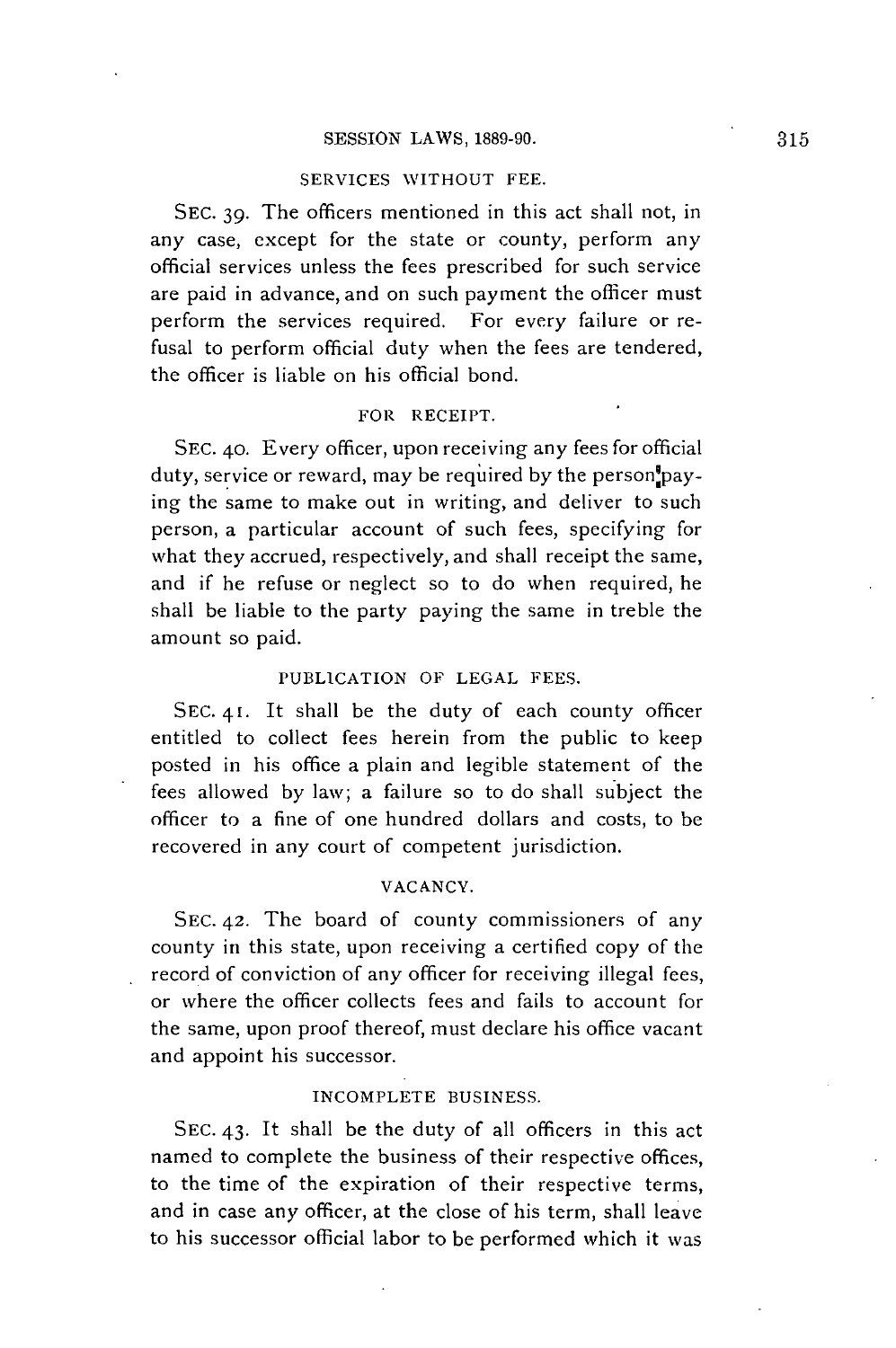his duty to perform, he shall be liable to his successor for the full value of such services.

### **PRESENT INCUMBENTS NOT AFFECTED.**

**SEC.** *44.* The provisions of this act shall not affect present incumbents of the various county offices of this state during their present term of office.

**SEC.** 45. The clerks of the superior courts in the various counties shall be entitled to the fees of their respective offices which they may have received prior to the date this act takes effect: *Provided,* That the same shall be in lieu of any salary herein provided.

**SEC.** 46. Any and all officers of a county, or their deputies, who shall collect fees for the **county** and neglect to turn the money into the county treasury as herein provided, shall **be** guilty of a misdemeanor, and on conviction, shall be fined in any sum not exceeding two hundred dollars for each offense.

#### **COUNTY** COMMISSIONERS TO **NAME CLASS.**

**SEC.** 47. Counties created or organized after the passage and approval of this act shall immediately come under and **be** governed **by** its provisions, so far as the same are applicable thereto: *Provided,* That when the population of any existing county shall have been reduced, **by** reason of the creation of any new county from the territory thereof, below the class and rank to which it was first en-**Duty of corn-** titled hereunder, it shall then be the duty of the county commissioners to designate, **by** order, the class to which said county has been reduced by reason thereof, and such county shall then enter the list of such class: *Provided further*, That the salary of county officers shall in no way be affected **by** reason of such division for the time for which they were elected.

> **SEC.** 48. **All** laws or parts of laws in conflict with this act are hereby repealed.

Received **by** the governor March **26,** 1890.

*[Note by the Secretary of State.-The* **foregoing act having been presented to the governor of the state for his approval, and not having been filed in the office of the secretary of state within the time prescribed by the constitution of the state, with his objections thereto, has become a law under the provisions of the constitution.]**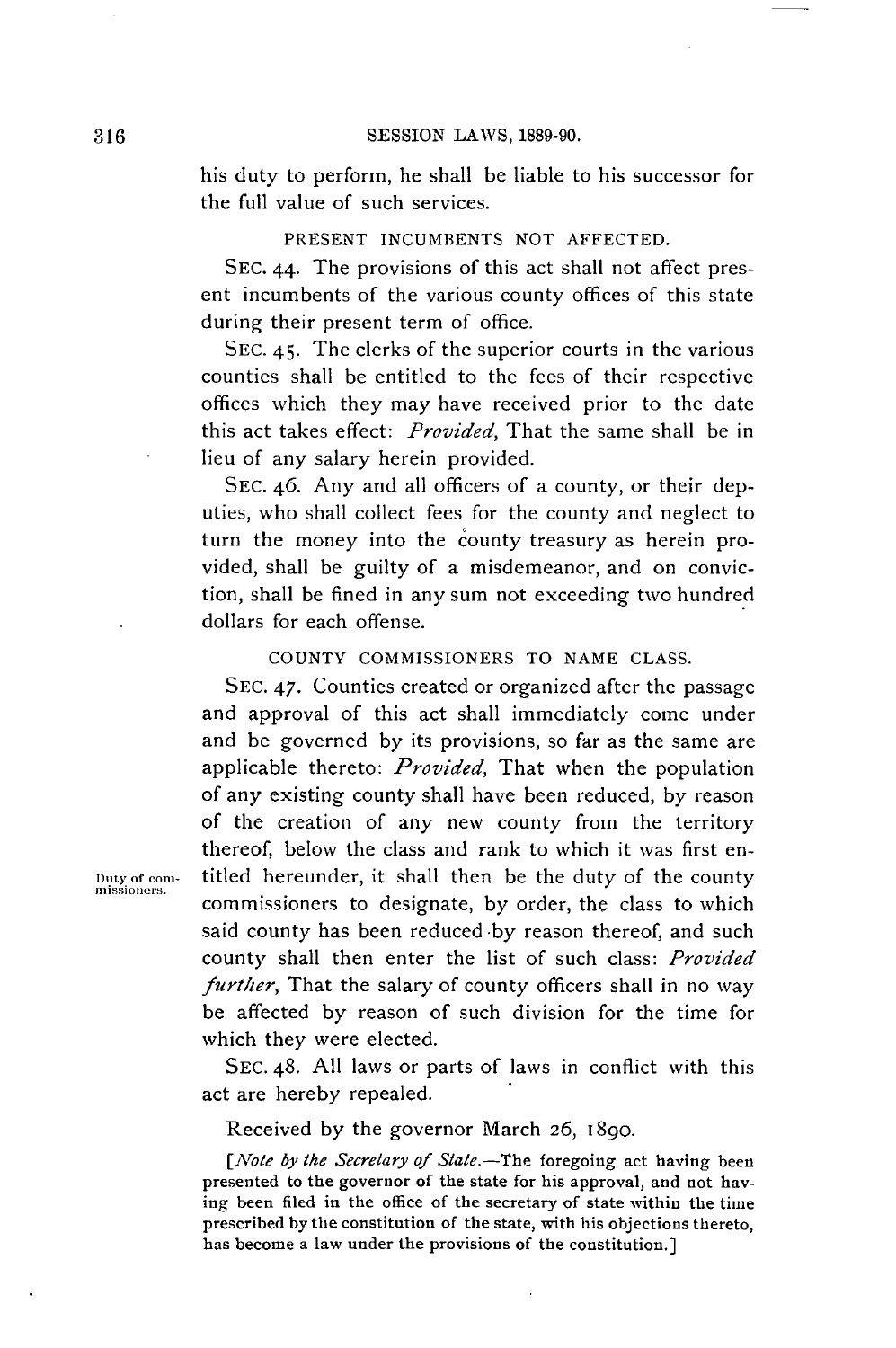### COMMISSIONER DISTRICTS.

### AN ACT providing for the dividing the counties of this state into commissioner districts.

### *Be it enacted by the Legislature of the State of Washington.\**

**SECTION** i. Each county in the state, not heretofore divided **by** law, shall be divided into three districts, and all counties heretofore divided into three districts may be re-districted and re-divided into three districts **by** the county commissioners thereof at their first session after this law goes into effect. Said districts shall comprise not less than two voting precincts or townships of compact Manner of diand contiguous territory, and shall embrace, as near as may be possible, one-third of the population of the county, and shall be designated and known as districts Nos. I, <sup>2</sup> and **3:** *Provided,* That any county that contains less than six voting precincts shall be divided into districts as nearly as possible according to population.

**SEC.** 2. The lines of the districts provided for **by** this Changing **lnes** of districts. act shall not be changed oftener than once in four years, and only when a full board of county commissioners is present.

**SEC. 3.** One county commissioner shall be elected from among the qualified electors of each of said districts **by** the qualified electors of the county, and the person receiving the highest number of votes for the office of commissioner for the district in which he resides shall be declared duly elected for that district.

**SEC.** 4. **All** laws or parts of laws of a general or local nature providing for creating county commissioner districts, passed **by** the legislature of the late Territory of Washington, be and the same are hereby repealed.

Approved March **26,** 1890.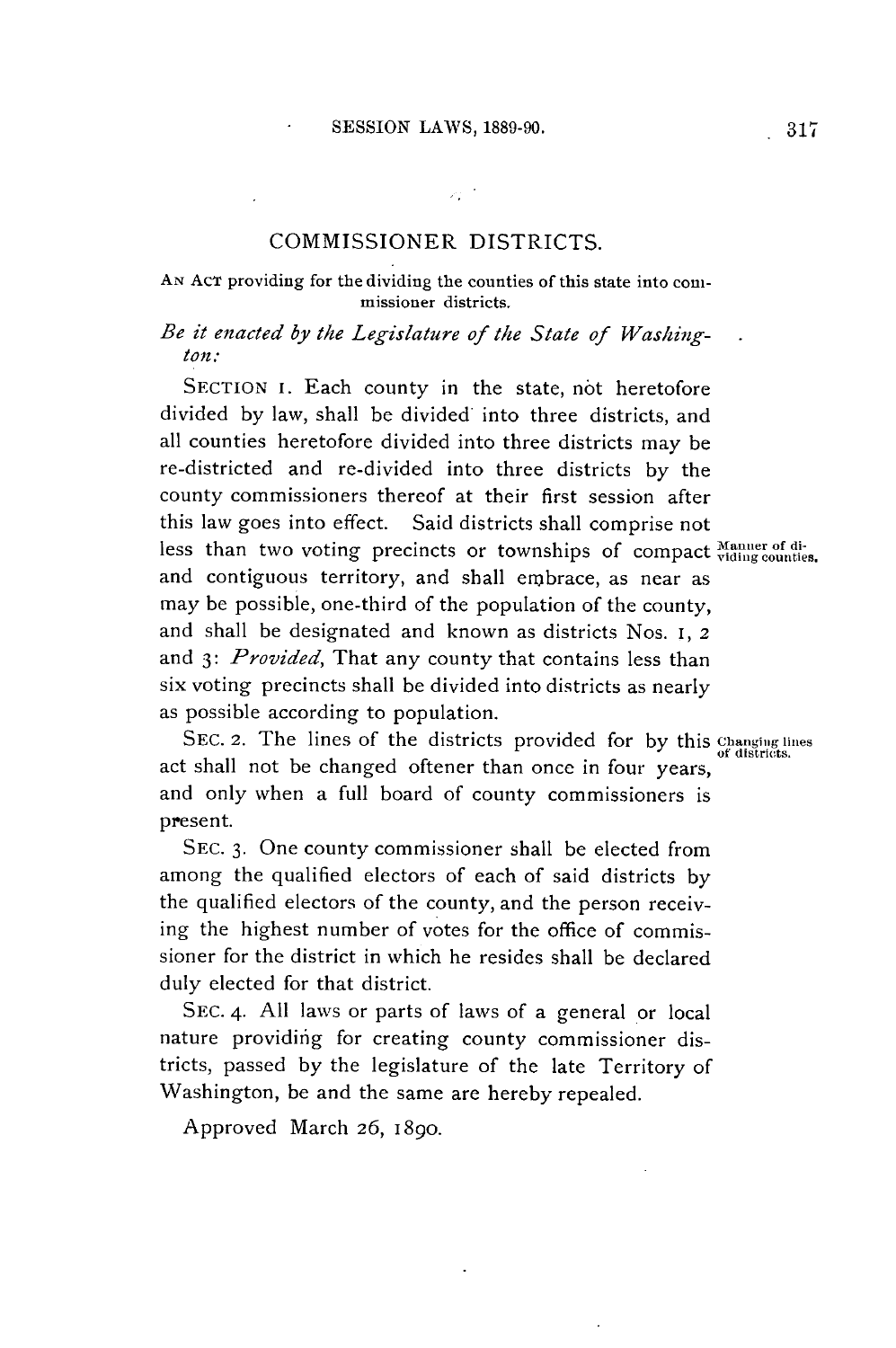### **COUNTY SEATS;** REMOVAL OF.

**AN ACT** for the removal and location of county seats.

*Be it enacted by the Legislature of the State of Washington:*

**SECTION** 1. Whenever the inhabitants of any county of this state desire to remove the county seat of the county from the place 'where it is fixed **by** law or other-Petition to com- wise, they shall present a petition to the board of county missioners. commissioners of their county, praying such removal, and that an election be held to determine to what place such removal must be made: *Provided,* That the petition for removal shall set forth the names of the towns or cities to which such county seat is proposed to be removed.

**SEC.** 2. **If** the petition is signed **by.** qualified electors of the county equal in number to at least one-third of all **ust be sub.** the votes cast in the county at the last preceding general **milted to vote** election, the board must, at the next general election of county officers, submit the question of removal to the electors of the county.

Notice of elec- **SEC.** 3. Notice of such election, clearly stating the object, shall be given, and the election must be held and conducted and the returns made in all respects in the manner prescribed **by** law in regard to elections for county officers.

> **SEC.** 4. In voting on the question, each elector must vote for or against the place named in the petition, plainly designating same on his ballot.

**SEC. 5.** When the returns have been received and com-**Three-fifths** pared, and the results ascertained **by** the board, if three- **vote.** fifths of the legal votes cast **by** those voting on the proposition are in favor of any particular place, the board must give notice of the result **by** posting notices thereof in all the election precincts in the county.

> SEC. **6.** In the notice provided for in section **5** of this act, the place selected to be the county seat of the county must be so declared from a day specified in the notice not more than ninety days after the election. After the day